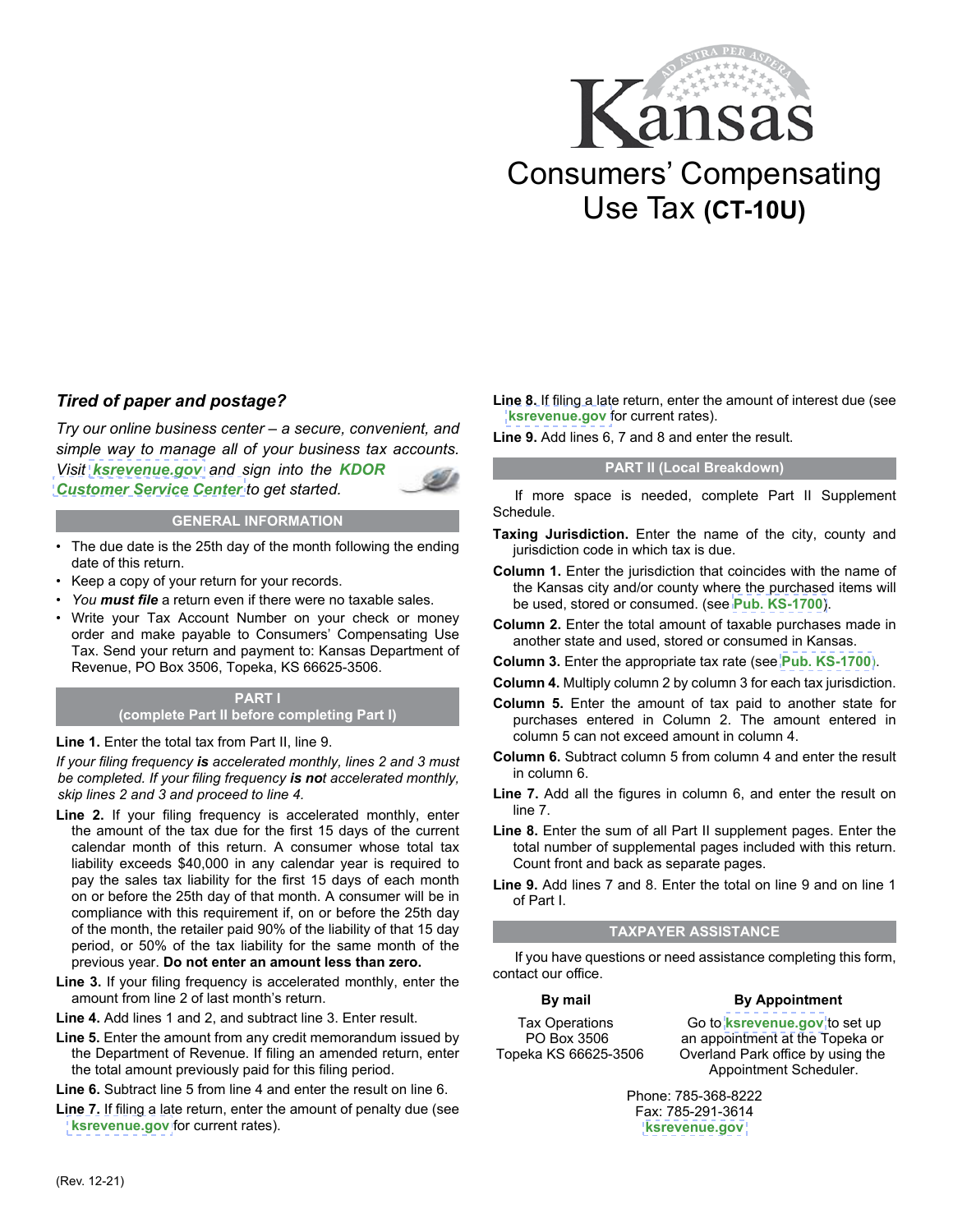| (Rev. 12-21)                      | <b>CT-10U</b>          | <b>Kansas</b><br><b>Consumers' Compensating</b><br><b>Use Tax Return</b> | <b>FOR OFFICE USE ONLY</b>                                  |        |                 |                                            | 432003 |           |    |
|-----------------------------------|------------------------|--------------------------------------------------------------------------|-------------------------------------------------------------|--------|-----------------|--------------------------------------------|--------|-----------|----|
|                                   | <b>Business Name</b>   |                                                                          |                                                             |        |                 |                                            |        |           |    |
|                                   | <b>Mailing Address</b> |                                                                          | <b>Tax Account Number</b><br>Employer ID Number<br>Due Date |        |                 |                                            |        |           |    |
|                                   | City                   |                                                                          |                                                             | State  | Zip Code        | <b>Tax Period</b><br>Period Beginning Date | MМ     | <b>DD</b> | YY |
| Date<br><b>Business</b><br>Closed |                        | Amended<br>Additional<br>Return<br>Return                                |                                                             | Change | Name or Address | Period Ending Date                         |        |           |    |

# **Part l**

. . . . . . . .

|  | $\overline{2}$ |
|--|----------------|
|  | 3              |
|  | $\overline{4}$ |
|  | 5              |
|  | 6              |
|  | $\overline{7}$ |
|  | 8              |
|  | 9              |
|  |                |

I certify this return is correct.

Signature\_

| <b>CT-10UV</b><br>(Rev. 7/05) | <b>Kansas</b><br><b>Consumers' Compensating</b><br><b>Use Tax Voucher</b> |       | <b>FOR OFFICE USE ONLY</b> |                   |                     |                                               |           |    |    |
|-------------------------------|---------------------------------------------------------------------------|-------|----------------------------|-------------------|---------------------|-----------------------------------------------|-----------|----|----|
| <b>Business Name</b>          |                                                                           |       |                            |                   |                     | <b>Tax Account Number</b>                     |           |    |    |
|                               |                                                                           |       |                            |                   | EIN                 |                                               |           |    |    |
|                               |                                                                           |       |                            |                   | Due Date            |                                               |           |    |    |
| <b>Mailing Address</b>        |                                                                           |       |                            |                   | <b>Tax Period</b>   | Period Beginning Date                         | <b>MM</b> | DD | YY |
| City                          |                                                                           | State | Zip Code                   |                   |                     | Period Ending Date                            |           |    |    |
|                               |                                                                           |       |                            |                   |                     | Amount from line 2, above                     |           |    |    |
|                               |                                                                           |       |                            |                   |                     | Subtract line 2 from line 9<br>and enter here |           |    |    |
| Daytime Phone Number:         |                                                                           |       |                            |                   |                     |                                               |           |    |    |
|                               |                                                                           |       |                            | Payment<br>Amount | Œ<br><sub>N</sub> D |                                               |           |    |    |

 $\mathcal{L}_\text{max}$  and  $\mathcal{L}_\text{max}$  and  $\mathcal{L}_\text{max}$  are all  $\mathcal{L}_\text{max}$ 

. . . . . . .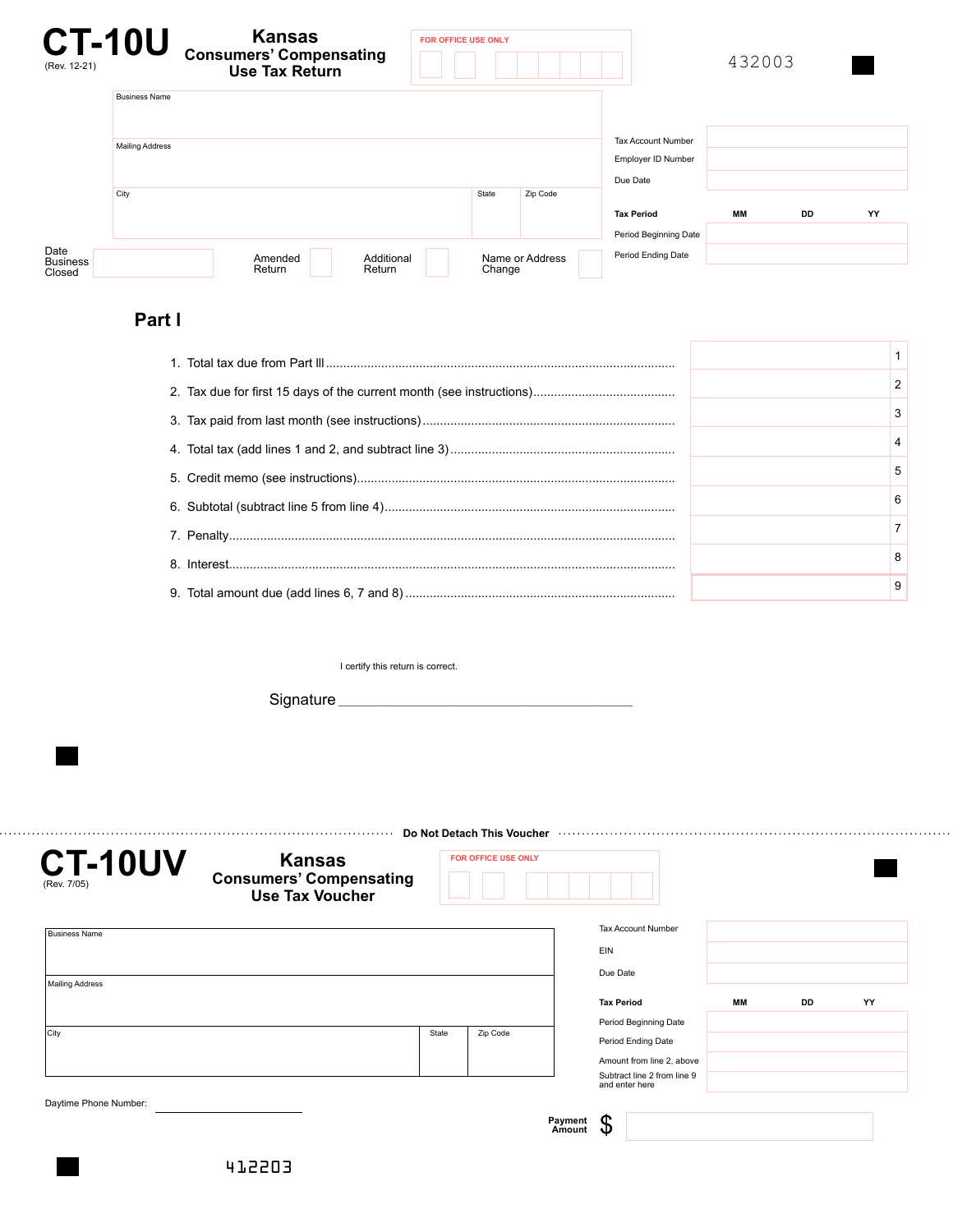

# **Kansas Consumers' Compensating Use Tax Return**

432103

| <b>Business Name</b>                       |                                                                  |                                           |                                                   | <b>MM</b><br>DD | YY                                                                          |                |  |  |
|--------------------------------------------|------------------------------------------------------------------|-------------------------------------------|---------------------------------------------------|-----------------|-----------------------------------------------------------------------------|----------------|--|--|
| Tax Account Number                         |                                                                  |                                           | EIN                                               |                 | Period Beginning Date<br>Period Ending Date                                 |                |  |  |
| Taxing Jurisdiction<br>Name of City/County | (1)<br>Code                                                      | $\left( 2\right)$<br><b>Total Taxable</b> | (3)<br>(4)<br>Combined<br>Net Tax<br>Tax Rate %   |                 | (5)<br>Tax Paid in Another State                                            | (6)<br>Tax Due |  |  |
|                                            |                                                                  |                                           |                                                   |                 |                                                                             |                |  |  |
|                                            |                                                                  |                                           |                                                   |                 |                                                                             |                |  |  |
|                                            |                                                                  |                                           |                                                   |                 |                                                                             |                |  |  |
|                                            |                                                                  |                                           |                                                   |                 |                                                                             |                |  |  |
|                                            |                                                                  |                                           |                                                   |                 |                                                                             |                |  |  |
|                                            |                                                                  |                                           |                                                   |                 |                                                                             |                |  |  |
|                                            |                                                                  |                                           |                                                   |                 |                                                                             |                |  |  |
|                                            |                                                                  |                                           |                                                   |                 |                                                                             |                |  |  |
|                                            |                                                                  |                                           |                                                   |                 |                                                                             |                |  |  |
|                                            |                                                                  |                                           |                                                   |                 |                                                                             |                |  |  |
|                                            |                                                                  |                                           |                                                   |                 |                                                                             |                |  |  |
|                                            |                                                                  |                                           |                                                   |                 |                                                                             |                |  |  |
|                                            |                                                                  | 7. Total Net Tax (Part III).              |                                                   |                 |                                                                             |                |  |  |
|                                            | Total Number of supplemental<br>pages included with this return. |                                           | 8. Sum of additional Part III supplemental pages. |                 |                                                                             |                |  |  |
|                                            |                                                                  |                                           |                                                   |                 | 9. Total Tax (Add lines 9 and 10. Enter result here and on line 1, Part I). |                |  |  |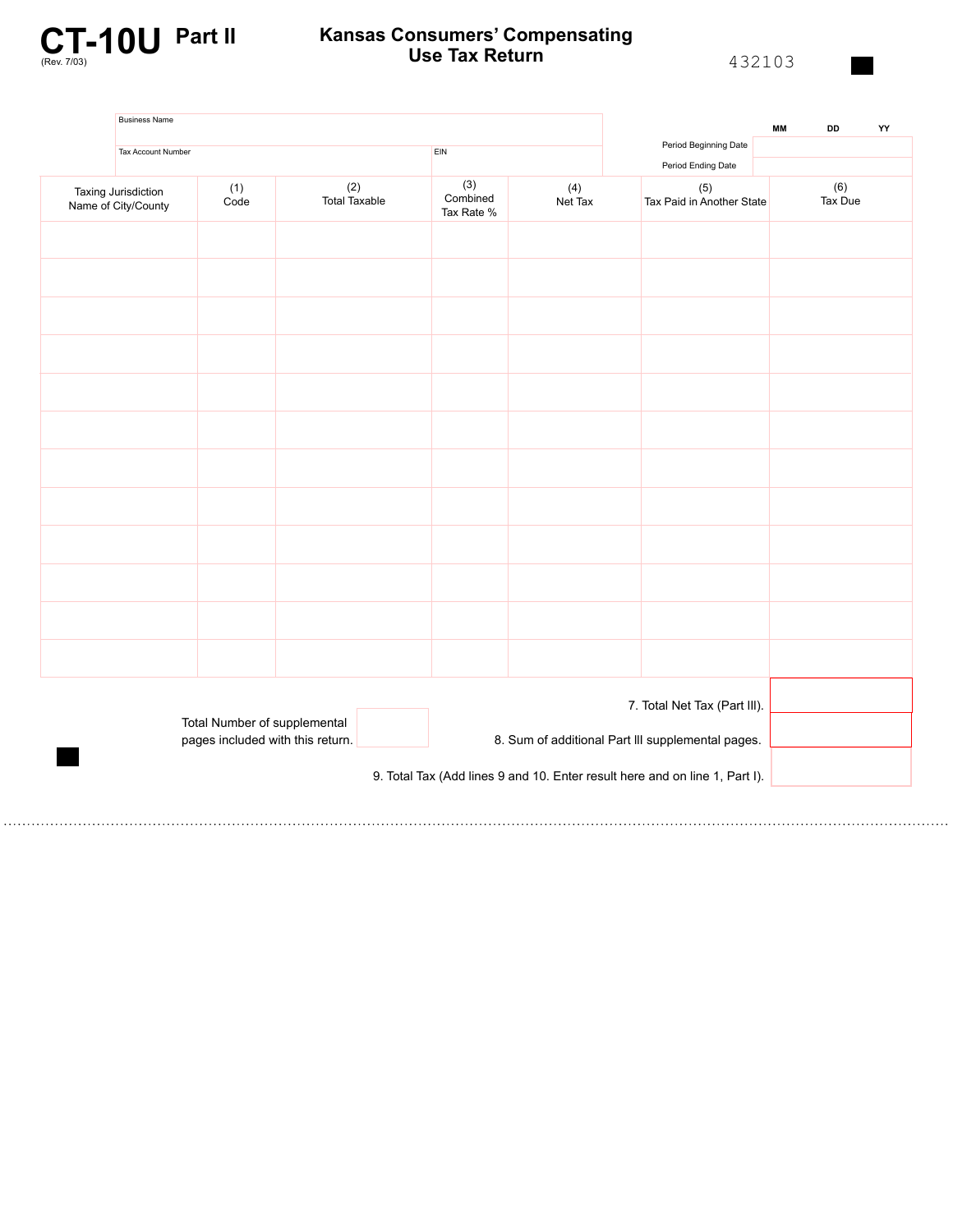

#### **C.T.-10U** Part II Kansas Consumers' Compensating<br>
Use Tax Return 130203 **Kansas Consumers' Compensating Use Tax Return**

| <b>Business Name</b>                       |               |                      |                                   | <b>MM</b><br>DD<br>${\bf YY}$ |                                             |                |
|--------------------------------------------|---------------|----------------------|-----------------------------------|-------------------------------|---------------------------------------------|----------------|
| Tax Account Number                         |               |                      | EIN                               |                               | Period Beginning Date<br>Period Ending Date |                |
| Taxing Jurisdiction<br>Name of City/County | $(1)$<br>Code | (2)<br>Total Taxable | $(4)$ Net Tax<br>(3)<br>Tax Rate% |                               | (5)<br>Tax Paid in<br>Another State         | (6)<br>Tax Due |
|                                            |               |                      |                                   |                               |                                             |                |
|                                            |               |                      |                                   |                               |                                             |                |
|                                            |               |                      |                                   |                               |                                             |                |
|                                            |               |                      |                                   |                               |                                             |                |
|                                            |               |                      |                                   |                               |                                             |                |
|                                            |               |                      |                                   |                               |                                             |                |
|                                            |               |                      |                                   |                               |                                             |                |
|                                            |               |                      |                                   |                               |                                             |                |
|                                            |               |                      |                                   |                               |                                             |                |
|                                            |               |                      |                                   |                               |                                             |                |
|                                            |               |                      |                                   |                               |                                             |                |
|                                            |               |                      |                                   |                               |                                             |                |
|                                            |               |                      |                                   |                               |                                             |                |
|                                            |               |                      |                                   |                               |                                             |                |
|                                            |               |                      |                                   |                               |                                             |                |
|                                            |               |                      |                                   |                               |                                             |                |
|                                            |               |                      |                                   |                               |                                             |                |
|                                            |               |                      |                                   |                               |                                             |                |
|                                            |               |                      |                                   |                               |                                             |                |
|                                            |               |                      |                                   |                               |                                             |                |
|                                            |               |                      |                                   |                               |                                             |                |
|                                            |               |                      |                                   |                               |                                             |                |
|                                            |               |                      |                                   |                               |                                             |                |
|                                            |               |                      |                                   |                               |                                             |                |

9. Total Tax (Add totals in column 8. Enter result here and on line 10, Part III).